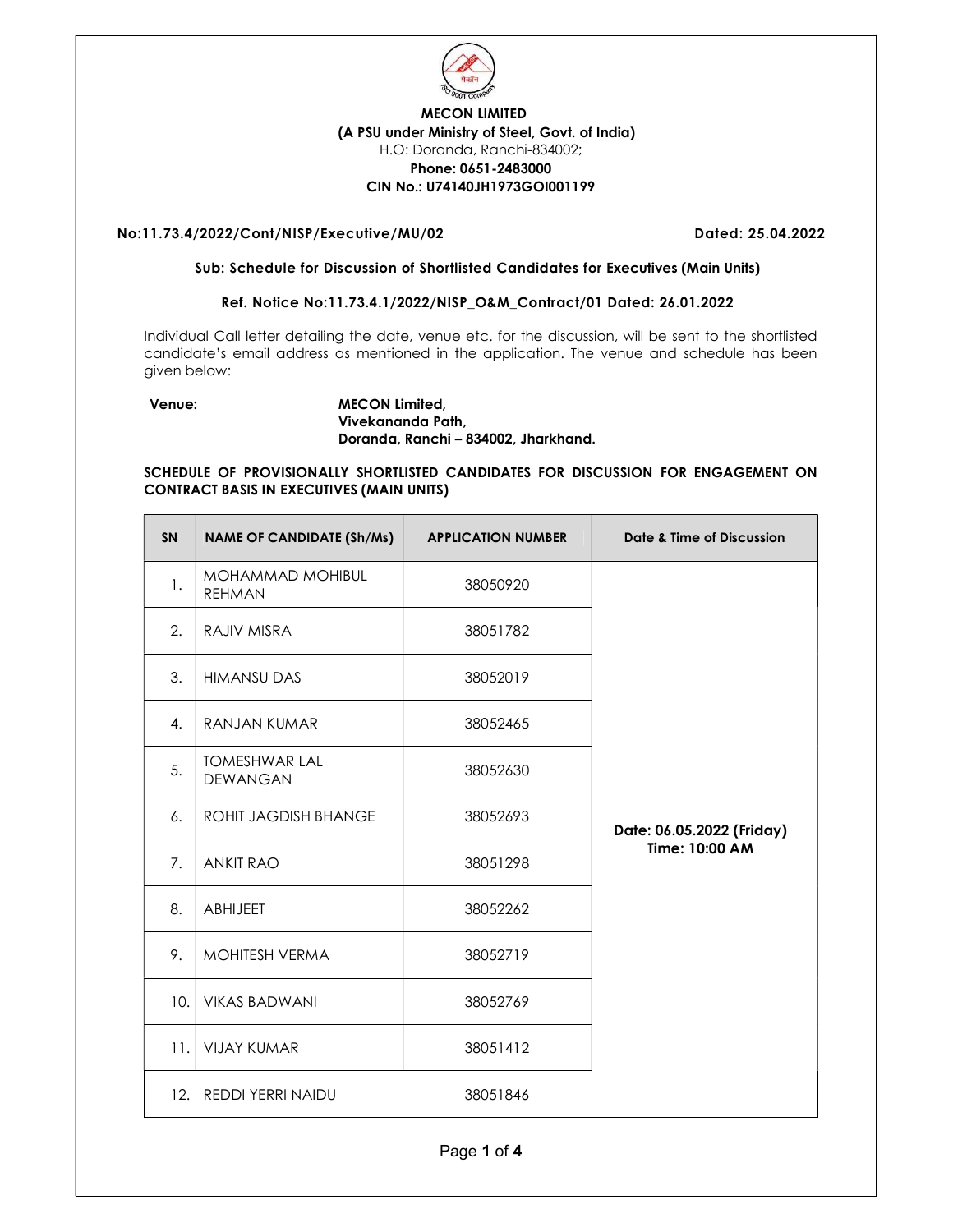| <b>SN</b> | <b>NAME OF CANDIDATE (Sh/Ms)</b>             | <b>APPLICATION NUMBER</b> | Date & Time of Discussion                   |
|-----------|----------------------------------------------|---------------------------|---------------------------------------------|
| 13.       | <b>VIBHOR BIRENDRAPRASAD</b><br><b>SINHA</b> | 38052532                  | Date: 06.05.2022 (Friday)<br>Time: 10:00 AM |
| 14.       | RAKESH KUMAR SAHU                            | 38052648                  |                                             |
| 15.       | <b>KRISHN KANT SAHAR</b>                     | 38052820                  |                                             |
| 16.       | RISHABH KUMAR                                | 38053026                  |                                             |
| 17.       | KUNAL KANUNGO                                | 38053036                  |                                             |
| 18.       | RAVI SHANKAR PASWAN                          | 38053046                  |                                             |
| 19.       | SANTOSH KUMAR                                | 38051658                  |                                             |
| 20.       | PRAVEEN TIRKEY                               | 38051703                  |                                             |
| 21.       | PRAVEEN KUMAR SONI                           | 38052293                  |                                             |
| 22.       | SHARANAPPA S KALSHETTY                       | 38052640                  |                                             |
| 23.       | LOGANATHAN NAGAPPAN                          | 38052698                  |                                             |
| 24.       | SANJAY KUMAR<br>SRIVASTAVA                   | 38052781                  |                                             |
| 25.       | <b>BHUPENDRA KUMAR</b><br><b>DEWANGAN</b>    | 38052783                  |                                             |
|           | 26. AJAY KUMAR MIRCHE                        | 38052952                  |                                             |
| 27.       | <b>VEERENDRA BAHADUR</b><br><b>SINGH</b>     | 38052971                  |                                             |
| 28.       | VIKAS KUMAR VERMA                            | 38053013                  |                                             |
| 29.       | <b>TAPAS GAYADHAR</b><br>PANDAB              | 38053109                  |                                             |
| 30.       | SIDDHARTH TRIPATHI                           | 38053276                  |                                             |
| 31.       | <b>RISHIKESH THAWAIT</b>                     | 38053242                  | Date: 06.05.2022 (Friday)<br>Time: 10:00 AM |
| 32.       | <b>FAKHRUDDIN</b>                            | 38053443                  |                                             |
| 33.       | <b>MUKESH</b>                                | 38053490                  |                                             |
|           | 34.   MD SHAKIL ANSARI                       | 38053505                  |                                             |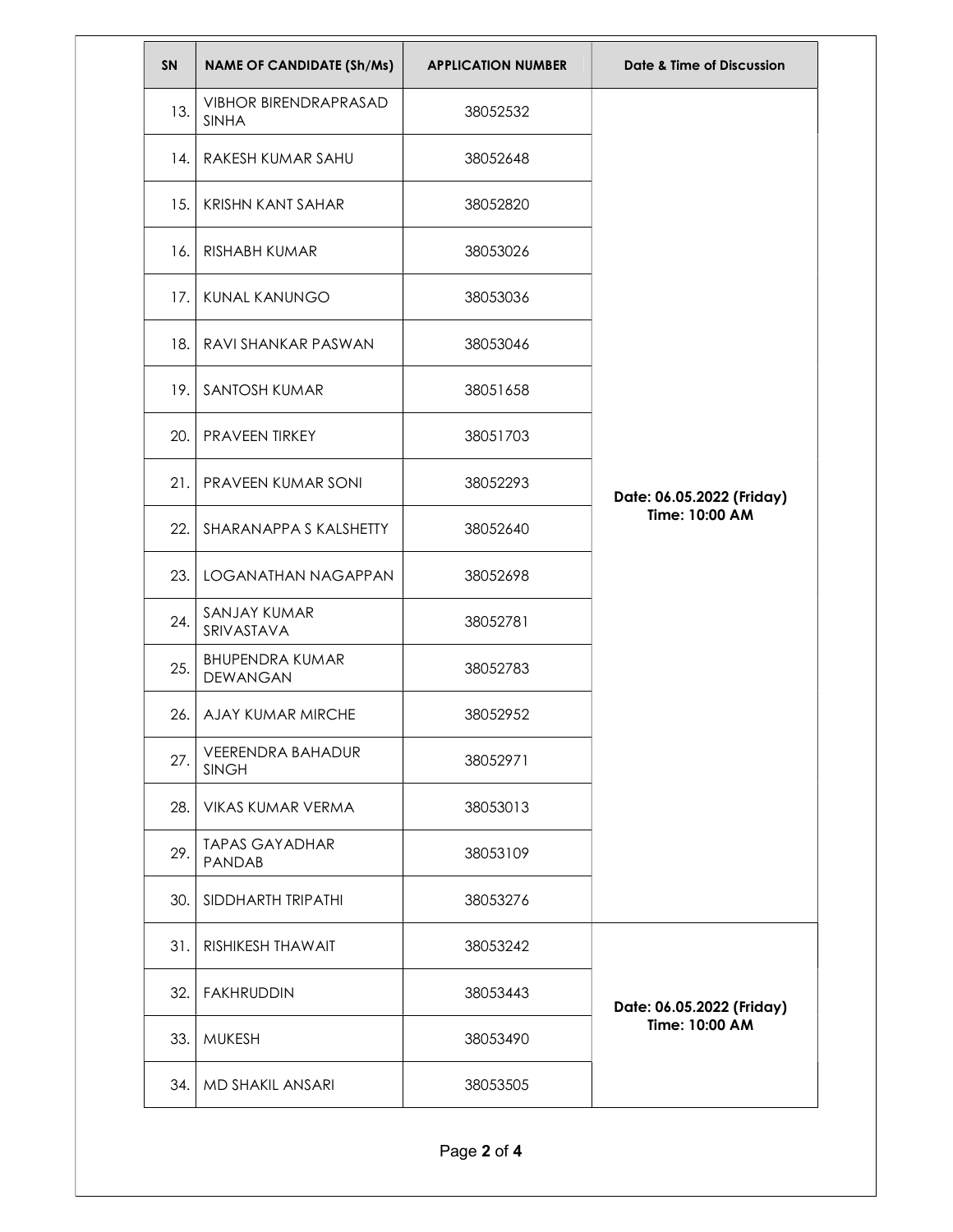| SN   | <b>NAME OF CANDIDATE (Sh/Ms)</b> | <b>APPLICATION NUMBER</b> | Date & Time of Discussion |
|------|----------------------------------|---------------------------|---------------------------|
| 35.  | SURAJ LAL ORAM                   | 38053703                  |                           |
| 36.  | <b>DYUTISH GUPTA</b>             | 38051479                  |                           |
| 37.  | JEETENDRA KUMAR<br>PRADHAN       | 38052546                  |                           |
|      | 38. SUMAN KUMAR                  | 38052737                  |                           |
|      | 39.   MD SHAHNAWAZ               | 38053089                  |                           |
|      | 40. RAHUL KUMAR                  | 38053577                  |                           |
| 41.1 | KIRAN KUMAR K A                  | 38053618                  |                           |
|      | 42.   MANOJ KUMAR SAHA           | 38053629                  |                           |
| 43.  | DEEPAK SAMAL                     | 38053648                  |                           |
|      | 44. SUNDER LAL BAMORYA           | 38053651                  |                           |
| 45.  | ANILKUMAR H                      | 38053671                  | Date: 06.05.2022 (Friday) |
| 46.1 | BRAJANDAN MANDAL                 | 38053753                  | Time: 10:00 AM            |
| 47.1 | <b>CHANDAN KUMAR</b>             | 38053805                  |                           |
|      | 48. ASHUTOSH P CHANDRA           | 38053818                  |                           |
|      | 49. AUSLESH SONI                 | 38053845                  |                           |
|      | 50. SATY ABRAT PATRA             | 38053854                  |                           |
|      | 51. RAHUL KUMAR MISHRA           | 38053932                  |                           |
|      | 52. RAVI KUMAR                   | 38054095                  |                           |
|      | 53. MANAS RATAN TEWARY           | 38054103                  |                           |
| 54.  | CHANDAN KUMAR NAIK               | 38054120                  |                           |
| 55.  | MITESH KUMAR<br>DEWANGAN         | 38054132                  |                           |
| 56.1 | <b>BISWAJIT NAYAK</b>            | 38053327                  |                           |